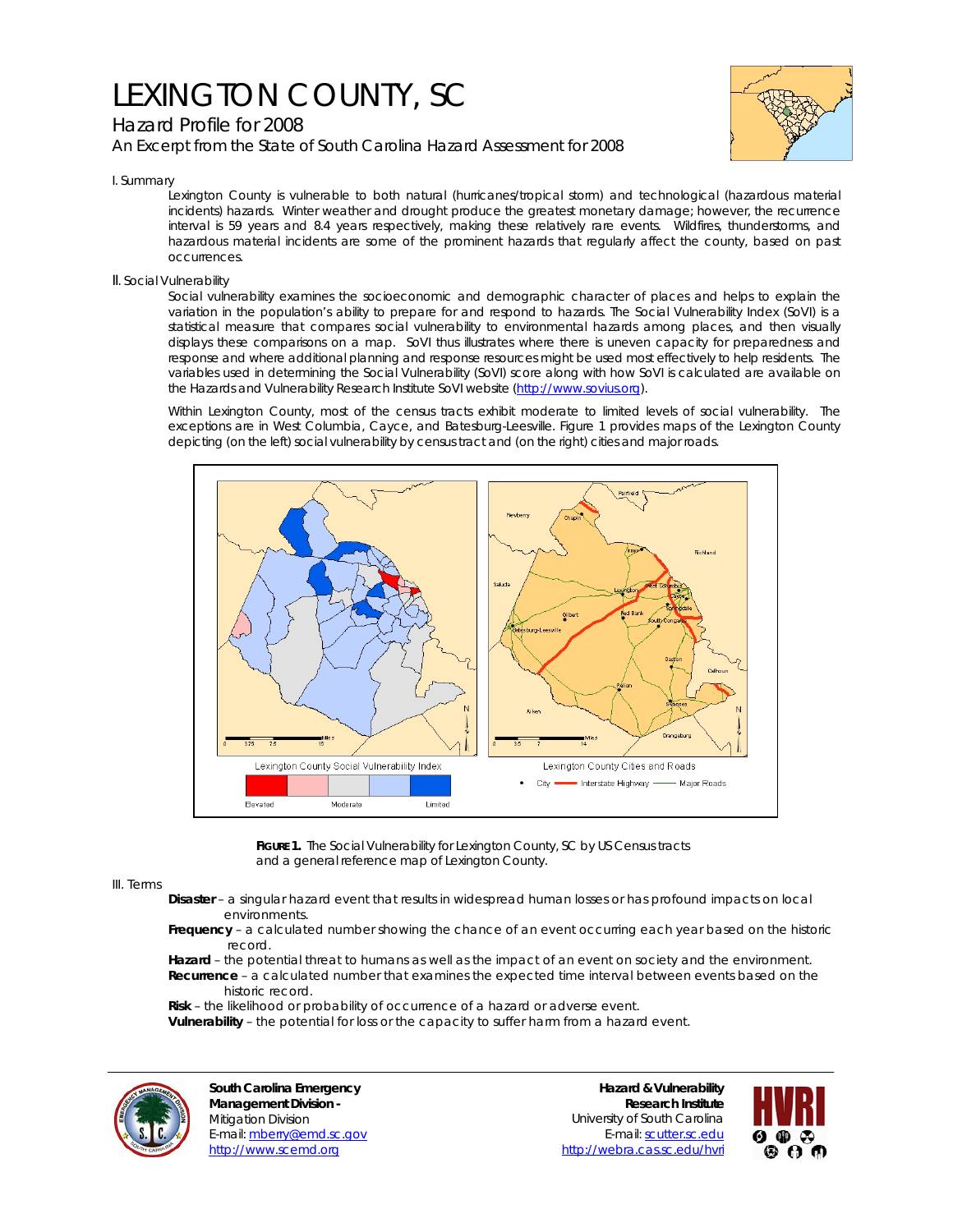#### IV. Hazard Identification

The estimated recurrence of a hazard is a useful element (based on event frequency) for distinguishing between infrequent hazards like earthquakes, and frequent hazards such as hazardous materials incidents or traffic accidents. The most common hazard events in Lexington County are hazardous material accidents, severe thunderstorms and wind, hail, and wildfires. Droughts and earthquakes are hazards with the lowest recurrence intervals. The recurrence and hazard frequency table can be seen in Table 1.

| Hazard <sup>a</sup>                                                                                                                                                                                                                                          | <b>Number of</b><br><b>Events</b> | <b>Years in</b><br><b>Record</b>                                                                                                                                             | Recurrence<br><b>Interval</b><br>(Years) | <b>Hazard Frequency</b><br>(Percent Chance<br>per Year) |
|--------------------------------------------------------------------------------------------------------------------------------------------------------------------------------------------------------------------------------------------------------------|-----------------------------------|------------------------------------------------------------------------------------------------------------------------------------------------------------------------------|------------------------------------------|---------------------------------------------------------|
| <b>Coastal Events</b>                                                                                                                                                                                                                                        |                                   |                                                                                                                                                                              |                                          |                                                         |
| Hurricane/Tropical Storm                                                                                                                                                                                                                                     | 9                                 | 158                                                                                                                                                                          | 17.56                                    | 5.70                                                    |
| Ocean & Lake Surfb                                                                                                                                                                                                                                           | $\mathbf{1}$                      | 16                                                                                                                                                                           | 16.00                                    | 6.25                                                    |
| Waterspout                                                                                                                                                                                                                                                   | $\overline{0}$                    | 16                                                                                                                                                                           | $\star$                                  | $\star$                                                 |
| <b>Dam Failure</b>                                                                                                                                                                                                                                           | $\sim$                            | ÷                                                                                                                                                                            |                                          |                                                         |
| <b>Drought</b>                                                                                                                                                                                                                                               | $\mathbf{1}$                      | 59                                                                                                                                                                           | 59.00                                    | 1.69                                                    |
| <b>Flood</b>                                                                                                                                                                                                                                                 | 17                                | 59                                                                                                                                                                           | 3.47                                     | 28.81                                                   |
| Fog                                                                                                                                                                                                                                                          | $\overline{0}$                    | 12                                                                                                                                                                           | $\star$                                  | $\star$                                                 |
| <b>Geophysical Events</b>                                                                                                                                                                                                                                    |                                   |                                                                                                                                                                              |                                          |                                                         |
| Avalanche                                                                                                                                                                                                                                                    | $\overline{0}$                    | 49                                                                                                                                                                           | $\star$                                  | $\star$                                                 |
| Earthquake                                                                                                                                                                                                                                                   | 6                                 | 310                                                                                                                                                                          | 51.67                                    | 1.94                                                    |
| Landslide                                                                                                                                                                                                                                                    | $\Omega$                          | 49                                                                                                                                                                           | $\star$                                  | $\star$                                                 |
| <b>Human-Induced Events</b>                                                                                                                                                                                                                                  |                                   |                                                                                                                                                                              |                                          |                                                         |
| <b>Civil Disturbance</b>                                                                                                                                                                                                                                     | $\overline{\phantom{a}}$          | $\overline{\phantom{a}}$                                                                                                                                                     |                                          |                                                         |
| Hazardous Materials (Hazmat)                                                                                                                                                                                                                                 | 274                               | 22                                                                                                                                                                           | < 0.50                                   | 1,245.45**                                              |
| <b>Nuclear Power Plant</b>                                                                                                                                                                                                                                   | $\overline{0}$                    | 8                                                                                                                                                                            | $\star$                                  |                                                         |
| Terrorism                                                                                                                                                                                                                                                    | $\Omega$                          | 29                                                                                                                                                                           | $\star$                                  | $\star$                                                 |
| <b>Transportation (Motor Vehicle)</b>                                                                                                                                                                                                                        | 53,758                            | 10                                                                                                                                                                           | < 0.50                                   | 537,580**                                               |
| <b>Severe Thunderstorm Events</b>                                                                                                                                                                                                                            |                                   |                                                                                                                                                                              |                                          |                                                         |
| <b>Funnel Cloud</b>                                                                                                                                                                                                                                          | $\overline{2}$                    | 16                                                                                                                                                                           | 8.00                                     | 12.50                                                   |
| Hail                                                                                                                                                                                                                                                         | 168                               | 59                                                                                                                                                                           | < 0.50                                   | 284.75**                                                |
| <b>Heavy Precipitation</b>                                                                                                                                                                                                                                   | $\Omega$                          | 15                                                                                                                                                                           | $\star$                                  | $\star$                                                 |
| Lightning                                                                                                                                                                                                                                                    | $\overline{7}$                    | 16                                                                                                                                                                           | 2.29                                     | 43.75                                                   |
| Thunderstorm & Wind                                                                                                                                                                                                                                          | 313                               | 59                                                                                                                                                                           | < 0.50                                   | 530.51**                                                |
| Tornado                                                                                                                                                                                                                                                      | 22                                | 59                                                                                                                                                                           | 2.68                                     | 37.29                                                   |
| <b>Temperature Extremes</b>                                                                                                                                                                                                                                  | $\Omega$                          | 16                                                                                                                                                                           | $\star$                                  | $\star$                                                 |
| <b>Wildfire</b>                                                                                                                                                                                                                                              | 4,341                             | 21                                                                                                                                                                           | < 0.50                                   | 20,671.43**                                             |
| Winter Weather (Snow & Ice)                                                                                                                                                                                                                                  | $\overline{7}$                    | 59                                                                                                                                                                           | 8.43                                     | 11.86                                                   |
| <sup>a</sup> Data Sources: National Climatic Data Center<br>(www.ncdc.noaa.gov/cgi-win/wwcgi.dll?wwEvent~Storm);<br>National Geophysical Data Center<br>(www.ngdc.noaa.gov/hazard/<br><sup>b</sup> Includes coastal flooding, coastal erosion, coastal winds |                                   | Unable to calculate (cannot divide by zero)<br>** Percent is greater than 100.00, therefore hazard can be<br>expected to occur more than once per year<br>- Data Unavailable |                                          |                                                         |

|  |  | TABLE 1. The Hazard Profile for Lexington County, SC. |
|--|--|-------------------------------------------------------|
|  |  |                                                       |

V. Hazard Loss Information

When compared to South Carolina as a whole, Lexington County has a higher probability of loss-producing lightning, thunderstorm, and wind events. This comparison between the county and state in Figure 2 (page 3) shows hazards that exceeded the state mean in red type. Flooding and drought are slightly above the state average as well. Winter weather is well below the state mean indicating that this hazard has historically produced fewer losses for the county when compared to the state as a whole.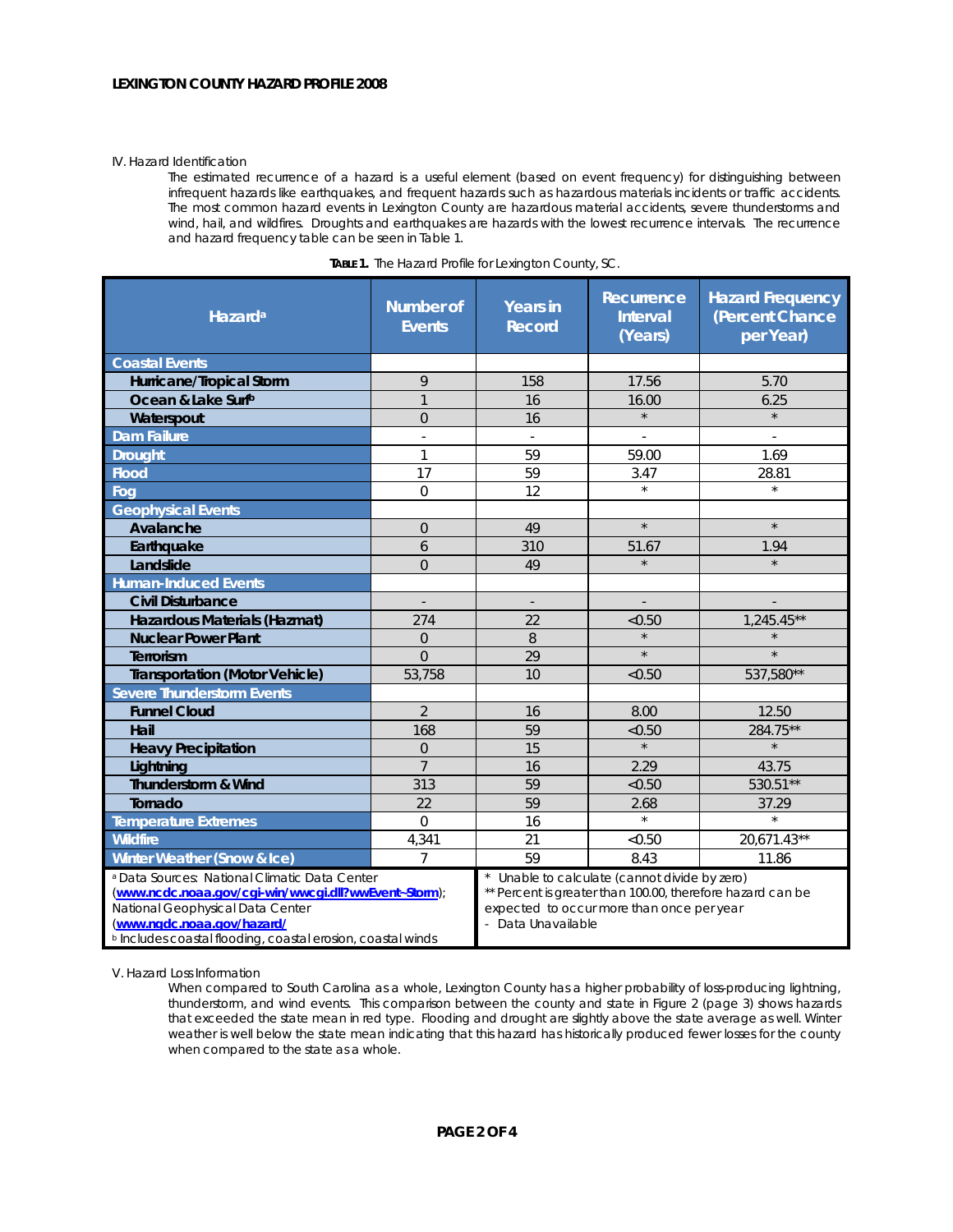

**■ Lexington** ■ State Mean

FIGURE 2. The historic loss causing hazard frequency between 1960 and 2008 for Lexington County compared to South Carolina as reported in SHELDUS. Percentage numbers indicated in red are when the county total exceeds the state mean. Also, a hazard that is identified in the National Climatic Data Center Storm Data reports as a multiple event hazard (flooding, winter weather, coastal storm), and given a statewide or regional location, the impact of the event is equally distributed amongst the counties involved.

Another way of determining how vulnerable a county is to particular hazards is by examining the amount of damage caused by past events. In Figure 3 (page 4), the cumulative amount of damage from 1960 to 2008 based on twelve hazard types is computed from the Hazards and Vulnerability Research Institute's SHELDUS database (available at http://www.sheldus.org). The historic losses in Lexington County exceed \$57 million, and are largely due to winter weather, drought, heat, and tornadoes. While significant for the county, these cumulative losses represent less than one percent of the state's total overall.